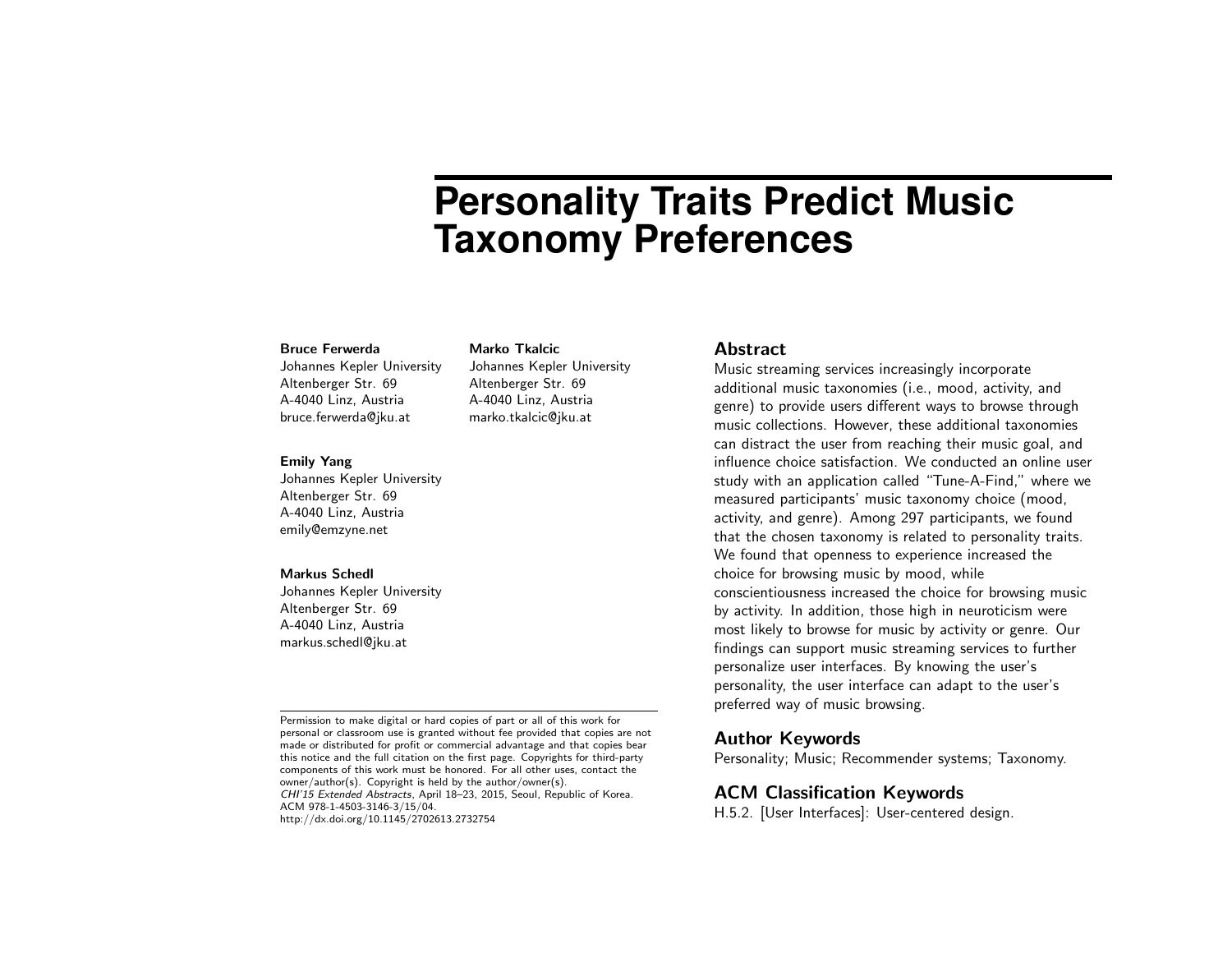## Introduction

# Personality & user preferences

Different studies have shown relationships between personality and user preferences. In the music domain Rentfrow and Gosling have investigated the relationship between personality traits and genre preferences. E.g., one of their findings show that extraversion is related to preferences for country, pop, religious, and soundtrack music [\[16\]](#page-5-0). In this study we take a broader perspective, and focus on the frequently used taxonomies by music streaming services to order their music collections. We show with our results that the relationship between personality and music is not limited to music preferences, but can be extended to music browsing strategies.

With large amounts of music available online, music information retrieval (MIR) plays an important role in navigating through music. Much research has been done on classifying music (assigning textual labels to characterize music) in order for systems to manage music collections and help users find music that they want to listen to (for an overview see  $[6]$ ). Music streaming services use music classification to organize music in predefined taxonomies for their users to browse through. While "genre" is the most widely used taxonomy, other ways of organizing music have emerged. Popular music streaming services, such as: 8tracks, AccuRadio, Songza, Spotify,  $^1$  $^1$  incorporate additional taxonomies such as mood or activity to better serve different music browsing needs of its users. These additional taxonomies are in line with findings of how people use music in their lives [\[12\]](#page-5-2).

While ample research has focused on choice satisfaction with an item, chosen from a set of similar items (e.g., [\[1\]](#page-5-3)), others have shown that the creation of choice satisfaction already starts at the taxonomy level  $[10]$ . Research has demonstrated that additional taxonomies can distract, even when they are not considered relevant for the search of an item [\[15\]](#page-5-5). Distraction can raise the search effort because of competing attention  $[11]$ , and complicate the search for an item [\[2\]](#page-5-7). Choosing and making trade-offs between taxonomies becomes challenging when they possess unique or complementary features that are not directly comparable [\[7\]](#page-5-8). In the end, it can decrease consumers' preference strength for, and satisfaction with the eventually picked item [\[10\]](#page-5-4).

The genre, mood, and activity taxonomy used by music

streaming services include features that are not directly comparable; they all provide different perspectives to browse for music. Displaying them simultaneously can complicate music browsing, and eventually diminish users' satisfaction with the chosen music and/or the system. Therefore, it is important to understand taxonomy preferences on an individual level. If the system can adapt the interface according to individual preferences by anticipating on taxonomies that may distract, it can contribute to increased user satisfaction. E.g., by emphasizing the user's preferred taxonomy and pushing others to the back, or not showing them at all.

Prior psychology studies have shown that personality is an enduring factor that influences user's behavior, interest, and taste (e.g.,  $[16]$ ; more details in left bar). This started an emerging interest in building personality-based recommender systems (e.g., [\[18\]](#page-5-9); more details in next page's left bar). With this work, we contribute to this emerging field by showing that users' music browsing strategy is related to personality traits. For this we use the music browsing taxonomies (mood, activity, and genre) frequently used by music streaming services. Our results can be used to further improve personality-based systems. By knowing the relationship between personality and music taxonomies, we could exploit personality information in order to personalize the user interface and counteract on distracting taxonomies.

This leads us to the following research question:

RQ: How do personality traits predict taxonomy (mood, activity, genre) preferences in music streaming services?

We conducted an online user study where we asked participants to interact with a music application. Among 297 participants we found that personality traits are a

<span id="page-1-0"></span> $1$ http://www.8tracks.com, http://www.accuradio.com, http://www.songza.com, http://www.spotify.com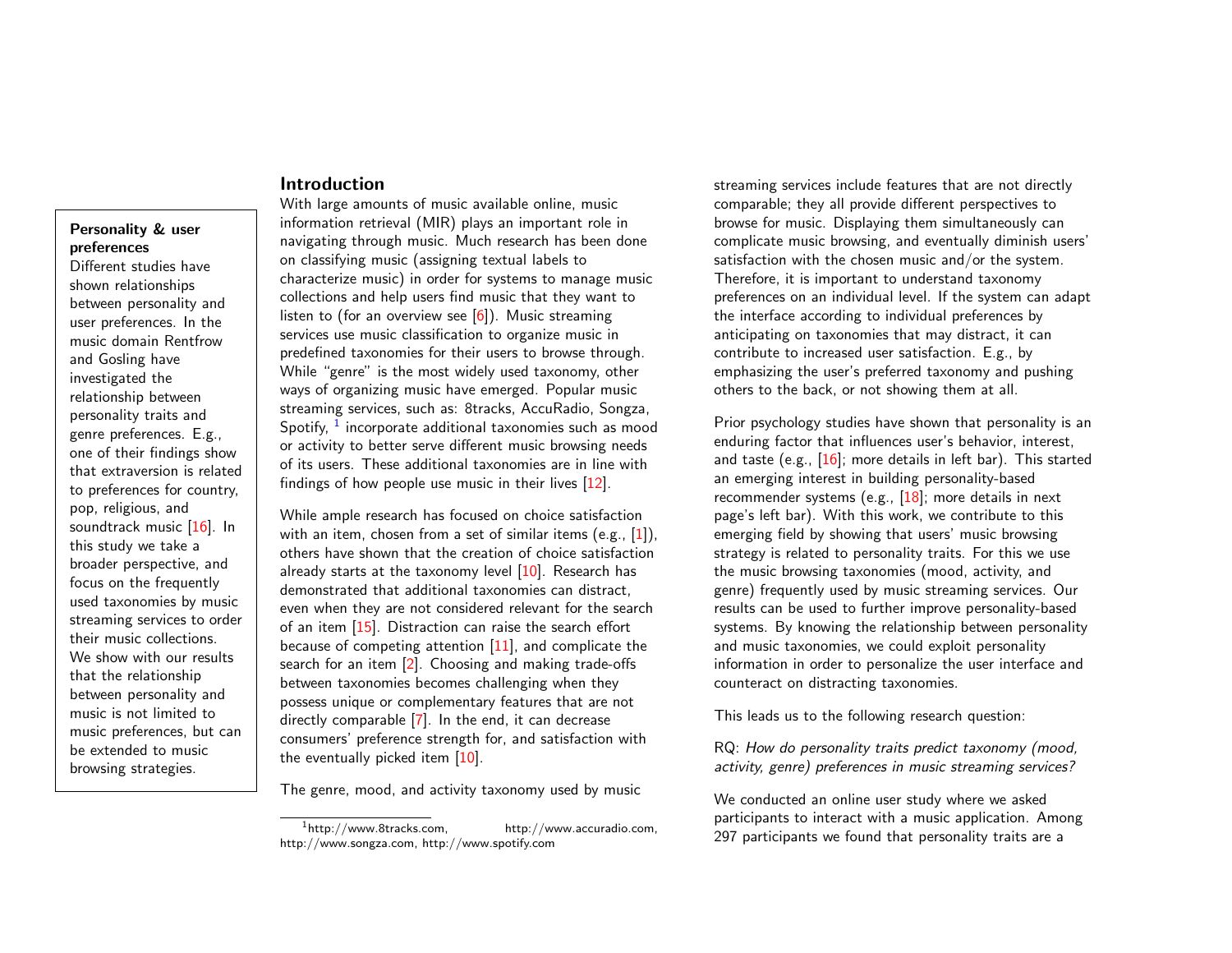### Personality-based recommender systems

Information about the relationship between personality traits and user preferences have been given interest to improve recommender systems. Tkalcic et al. for example, proposed a method to overcome the cold-start problem by including personality information to enhance the neighborhood measure [\[18\]](#page-5-9). Moreover, Hu and Pu found that personality-based recommender systems are more effective in increasing users' loyalty towards the system and decreasing cognitive effort compared to systems without personality information [\[9\]](#page-5-10).

predictor of taxonomy preferences. We found in line with our hypotheses, that those scoring *high* on *openness to* experience chose mood, those scoring high on conscientiousness or neuroticism chose activity, and those scoring high on neuroticism chose genre.

# How taxonomy preferences can be predicted

Our thesis is that taxonomy preferences can be inferred from personality traits. Personality is considered an enduring factor that influences behavior, interest, and taste. Therefore, knowing one's personality can help to infer their preferences (e.g., music genre preferences  $[16]$ ). Different models have been created to categorize personality, where the five-factor model (FFM) is one of the most well known and widely used. The FFM consists of five general dimensions that describe personality: openness to experience, conscientiousness, extraversion, agreeableness, and neuroticism [\[13\]](#page-5-11).

In this study, we hypothesize that these dimensions, except for agreeableness, can help us predict users' music taxonomy preference. The agreeableness dimension is related to helpfulness, trusting, and sympathetic [\[3\]](#page-5-12). These are factors that we believe are not relevant for predicting taxonomy preferences in this study, and therefore agreeableness will not be further discussed. The dimensions relevant to our hypotheses are discussed below.

#### Openness to experience

The openness to experience dimension refers to characteristics such as: active imagination, willingness to consider new ideas, divergent thinking, and intellectual curiosity. Those who score high on this scale tend to be unconventional and independent [\[3\]](#page-5-12). High openness to experience has also shown to be related to the openness of feelings. It has shown to relate to aesthetic emotions,

as well as to greater awareness, clarity, and intensity of their own emotions at the time  $[17]$ . As those scoring high on openness to experience are more aware of, and more capable to judge their own emotions, we expect them to be more likely to chose for the mood taxonomy.

H1: Those scoring high on openness to experience are more likely to choose for mood.

#### Conscientiousness

Conscientiousness refers to characteristics such as self-discipline. People that score high on the conscientiousness scale tend to be more organized, plan oriented, and determined compared to those scoring low [\[3\]](#page-5-12). They also live lives that are overall less emotional, more balanced, more predictable, and will encounter fewer emotionally intense situations (fewer extreme lows, as well as fewer extreme highs). This dimension is considered to be the least emotionally charged, and is correlated with positive and negative emotions  $[8, 17]$  $[8, 17]$  $[8, 17]$ . Therefore, we expect this dimension to be more related to activity and genre, as these taxonomies bear more concreteness and are less emotionally charged.

H2: Those scoring high on conscientiousness are more likely to choose for activity or genre.

#### Extraversion

Extraverts are considered to be very sociable, energetic, optimistic, friendly, and assertive [\[3\]](#page-5-12). Findings show that for high extraverts, they might use physical and other energizing activities to distract themselves from negative emotions. However, this is a last resort and is only used when all other paths toward active modification are not available [\[4\]](#page-5-15). Although this does not seem to be a situation that would happen often, we think that extraversion may be a predictor for choosing activity.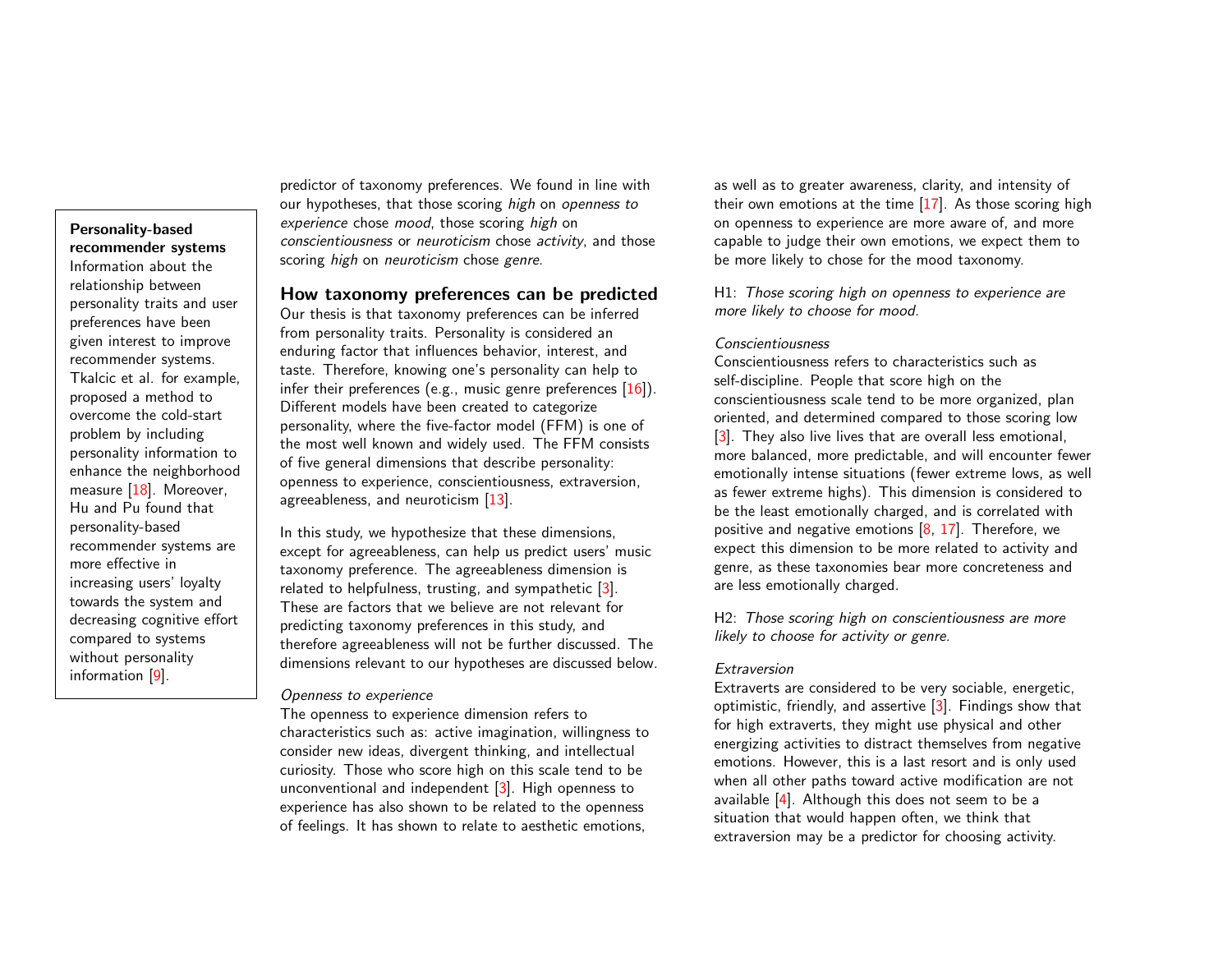Tooltip descriptions Mood: "Browse for music that fits how you're feeling."

Activity:

"Browse for music that fits what you're doing."

Genre: "Browse for music by music style."

H3: Those scoring high on extraversion are more likely to choose for activity.

## Neuroticism

The neuroticism dimension indicates emotional stability and personal adjustment. High scoring on neuroticism are those that frequently experience emotional distress and wide swings in emotions, while those scoring low on neuroticism tend to be calm, well adjusted, and not prone to extreme emotional reactions [\[3\]](#page-5-12). Additionally, those who are highly neurotic do not believe that emotions are malleable, but rather difficult to control and strong in their expressions [\[8\]](#page-5-14). Previous research has found that music is used to regulate emotions  $[16]$ . As neurotic people do not consider emotions to be easily changed, we believe that they prefer to browse for music by activity or genre.

H4: Those scoring high on neuroticism are more likely to choose for activity or genre.

# Method

To investigate personality and taxonomy preferences, we made use of a fake music application named "Tune-A-Find." This application was created to study user interaction and music preferences in a simulated music streaming service environment. The application consists of a simple interface with three taxonomies (mood, activity, and genre) for participants to browse for music (see Figure [1\)](#page-3-0). A tooltip provided users a description of each taxonomy. We randomized taxonomy order to prevent order effects.

Prior to the start, we told participants that they were going to test a new music streaming service. Additionally, we instructed them to interact with the system in the for them most ideal way in order to limit experience bias.



<span id="page-3-0"></span>Figure 1: Screenshot of Tune-A-Find with "mood" tooltip. See left bar for all tooltip descriptions.

We collected participants' first taxonomy choice to investigate their intrinsic taxonomy preferences. At the end of the study, we asked them to fill in the 44-item Big Five Inventory on a 5-point Likert scale (disagree strongly - agree strongly) in order to measure personality.

We recruited 326 participants through Amazon Mechanical Turk. Participation was restricted to those located in the United States, and also to those with very good reputation to avoid careless contributions. Participants were recruited at various times of the day to balance night and day time music application usage. Several comprehension-testing questions were used to filter out fake and careless entries. This left us with 297 completed and valid responses. Age (19 to 68, with a median of 31) and gender (159 males and 138 females) information indicated an adequate distribution.

# Findings

Using a chi-square test of independence, we tested our hypotheses by looking at the relationship between participants' five personality dimensions and the chosen music taxonomy (mood, activity, and genre). We discuss our results in the following sections. The phi coefficient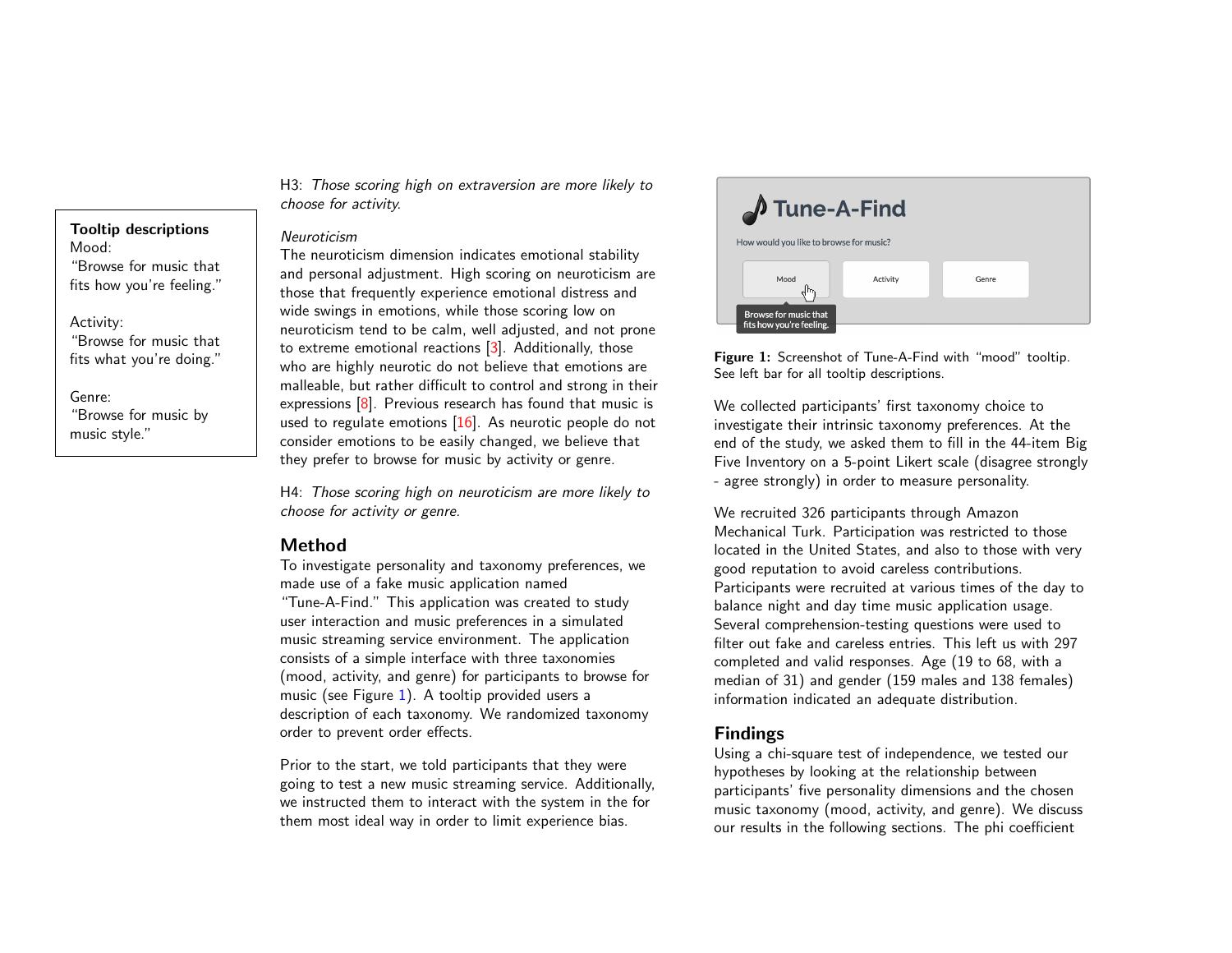

## <span id="page-4-0"></span>Figure 2: Hypotheses visualization. (O)penness to experience, (C)onscientiousness, (E)xtraversion, (A)greeableness, (N)euroticism. Solid lines represent accepted hypotheses, dotted lines the rejected ones.

 $(\phi)$  was used as the index of effect size. All findings indicate a moderate effect size. A recall of our hypotheses can be found in Figure [2.](#page-4-0)

## Mood  $(n=68)$

Chi-square test results indicated a marginally significant effect between openness to experience and mood  $\chi^2(1,1)$  $N = 297$ ) = 3.117,  $p = .07$ ,  $\phi = .202$ . This means that those who scored high on openness to experience were more likely to choose for mood than for activity or genre. All other personality dimensions were not significant.

## Activity  $(n=16)$

The chi-square test results for activity indicated a significant effect of neuroticism  $\chi^2(1, \, N=297)=0$ 12.663,  $p < .001$ ,  $\phi = .306$ . Additionally, we found a marginal significant effect of conscientiousness  $\chi^2(1,1)$  $N = 297$ ) = 3.210,  $p = .07$ ,  $\phi = .204$ . However, no significant effects were found for extraversion  $\chi^2(1,1)$  $N = 297$ ) = .507, ns or the other dimensions. Results indicate that those who scored high on neuroticism or conscientiousness were more likely to choose activity.

## Genre  $(n=213)$

The chi-square test results for genre showed a significant effect of neuroticism  $\chi^2(1,~N=297)=6.583,~p=.01,$  $\phi = .249$ , but no significant effect was found of conscientiousness  $\chi^2(1, \, N=297)=0, \, ns$  or the other dimensions. This implies that those who scored high on neuroticism were more inclined to choose for genre.

## **Discussion**

We found that those scoring high on openness to experience are likely to choose for mood (H1). Our hypothesis regarding high conscientiousness was partially supported (H2). High conscientiousness increased preference for activity, but not for genre. This could be

explained by the fact that highly conscientious people are characterized as hard-working, task- and goal-oriented (taking to an extreme, they can be workaholics and perfectionists) [\[14\]](#page-5-16). Therefore, it can be that those scoring high on this dimension prefer a taxonomy where they can find music that fit their task or goal rather than looking for music based on genre. No significant results were found for our hypothesis between high extraversion and a preference for activity (H3). Extraverts are only likely to use physical and energizing activities as a last resort when all other paths toward modification of negative emotions are not available  $[4]$ . This could explain the rejection of our hypothesis, as these kind of situations are unlikely to occur frequently. Lastly, we found support for our hypothesis that those scoring high on neuroticism are more likely to choose for activity or genre (H4).

## Conclusion

Our data suggest that personality traits are a predictor for music taxonomy preferences used in music streaming services. Given our results, there are several HCI related implications to consider. Personality information has already been proposed to improve recommendations in recommender systems (e.g., [\[5,](#page-5-17) [18\]](#page-5-9)). Based on our results, personality information could be further incorporated to personalize user interfaces. E.g., preferred taxonomies could be displayed prominently, while other taxonomies are less emphasized, or music streaming services could recommend music based on the preferred taxonomy.

The current study focused on independent music taxonomies (mood, activity, and genre), but, for instance, our results show that high neuroticism is related to both activity and genre. People may hence not prefer one music taxonomy, but may be interested in combinations (e.g., sad pop music, funky road trip music, or happy